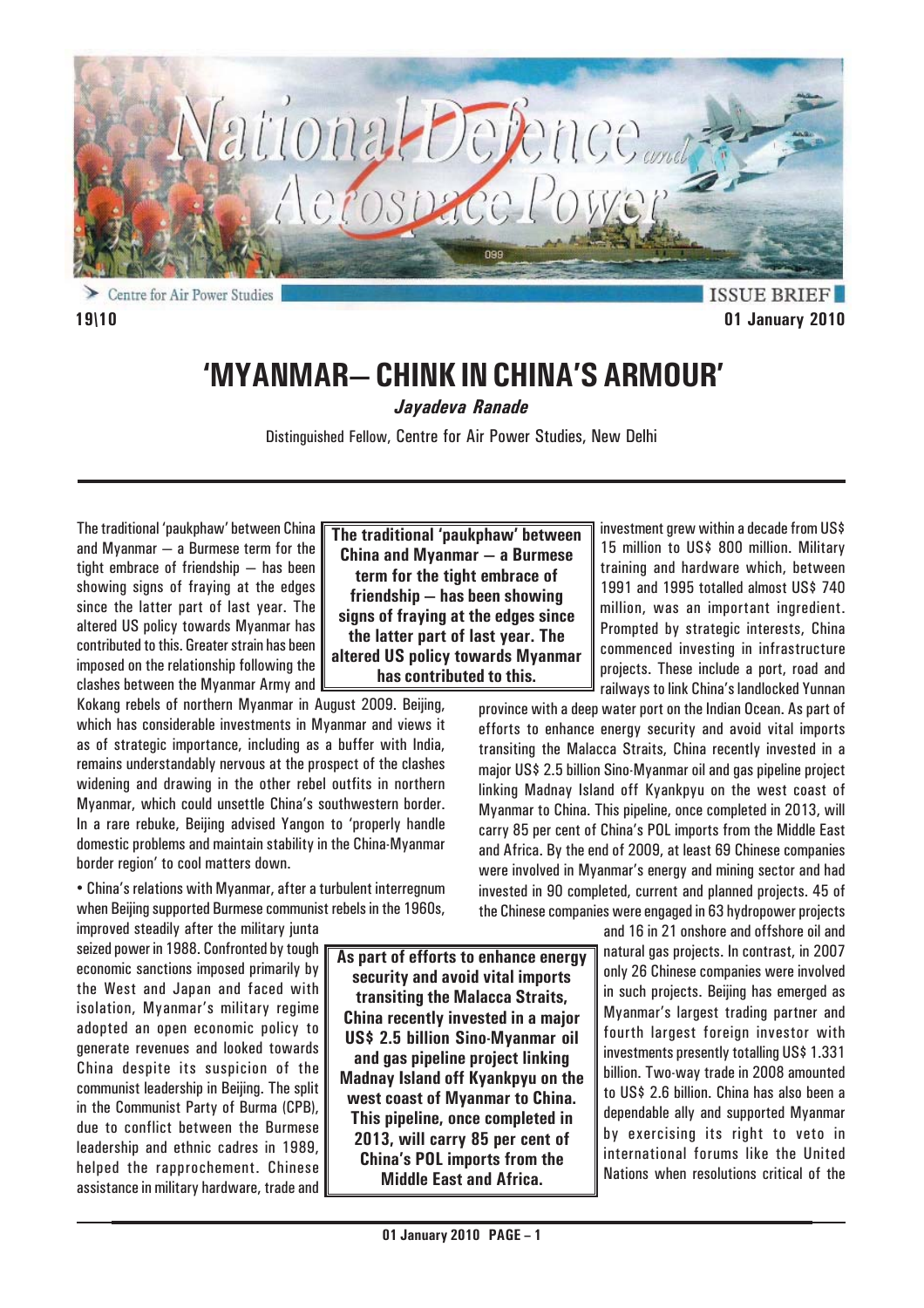#### protocol, received by Myanmar's Foreign Minister Nyan Win and other high officials. Later, in July that year the US

agreed to sign the ASEAN Treaty of Amity and Cooperation, which it had declined to since 1997, mainly, because of Myanmar's presence. In mid-September US Senator Jim Webb was accorded an uncharacteristically warm reception when he was received by Senior General Than Shwe and **US business is expected to enter**

permitted to meet Aung San Suu Kyi. The Myanmar military regime additionally released incarcerated US national John Yettaw. This visit was followed by that of Kurt Campbell, US Assistant Secretary

**01 January 2010 PAGE – 2**

**Myanmar shortly thereafter, sizeably boosting Myanmar's economy and opening a slew of foreign policy and trade options for the regime.**

of State, in November 2009. Campbell, who was the highest ranking US official to visit Myanmar since US Secretary of State Madeline Albright's visit in 1995, was received by Myanmar's Prime Minister Than Sein. Campbell's visit paved the way for the first meeting in 43 years between a US President

and Myanmar Prime Minister. US President Obama met Myanmar's Prime Minister Than Sein on the sidelines of the ASEAN Summit in Singapore on November 15, when Obama urged the release of Aung San Suu Kyi and called on Myanmar to ensure that the upcoming elections in 2010 are free and fair.

The US plans to upgrade its diplomatic representation in Yangon to the level of a full fledged Ambassador. This will probably occur around March 2010. US business is expected to enter Myanmar shortly thereafter, sizeably boosting Myanmar's economy and opening a slew of foreign policy and trade options for the regime. An indication that Myanmar's regime is aware of the potential new opportunities was the visit in mid-December 2009 of Nobel Prize-winning economist Joseph Stiglitz to Yangon to advise Myanmar's Generals on economic reforms. He is understood to have advised the Generals to spend more on education and less on weapons. He also advised them on the sale of natural resources including oil and natural gas for revenues, but cautioned that these should be used wisely so that opportunities are not lost.

The recent tension in Myanmar's northern territories between the Myanmar Army and ethnic rebel armies comes amidst this backdrop of a changing scenario. It has aroused concern in China's foreign policy and strategic establishment as it has the potential to jeopardize China's considerable strategic interests in Myanmar and open the way for interference by other powers. An additional complication is that because of their Han ethnicity the Kokang rebel armies get a lot of media attention in the Chinese media. This coverage has prompted numerous nationalistic comments in Chinese cyberspace.

The Kokang, who are the only Burmese Chinese feudal state in Myanmar, are the remnants of the last Ming Dynasty and have consequently received considerable aid

from China. The other ethnic rebel armies in Myanmar's northern areas are the United Wa State Army (UWSA), Kachin Independence Army, Shan State Army and the Monglabased National Democratic Alliance Army-Eastern Shan State (NDAA). Together they can field almost

**Despite this decades-old close relationship, the people of Myanmar and sections of the military junta have reservations about their dependence on China and have sought to explore alternate sources of investment and trade.**

sought to explore alternate sources of investment and trade. China's continuing support to rebel groups in northern Myanmar has also not escaped notice and some years ago prompted a critical public remark by Senior General Than Shwe while on a visit to northern Burma. The memory of China's support to the communists over

Other factors contributed to Yangon's tentative search for ways to reduce dependence on China. These include the overtures made by India, following a change in policy, since 1995-96. These were reinforced by ASEAN's decision to include Myanmar, first as an 'observer' and a year later in 1997 as a full member, allowing cooperation between Myanmar and ASEAN member-nations. Meanwhile Myanmar liberalised foreign investment regulations so that the regime could earn hard currency to support the country's ailing economy. Foreign investment resultantly flowed in from ASEAN. Important areas of interest comprised the extraction of natural resources such as timber, gems, and offshore oil exploration. Key investors

State Peace and Development Council (SPDC) regime were put to

Despite this decades-old close relationship, the people of Myanmar and sections of the military junta have reservations about their dependence on China and have

four decades ago has not yet been erased.

included Thailand, Singapore, and Indonesia.

A major incentive to Myanmar's military junta to broadbase trade and investments has been the US decision in early 2009 to review its policy of isolating Myanmar. After concluding that its erstwhile policy served only to push Myanmar closer into the Chinese embrace, Washington initiated steps to engage Yangon. In March 2009, Stephen Blake, a Director in the US State Department's Mainland South East Asia Office visited Myanmar. Though a fairly low ranking official, he was, in a marked departure from

vote.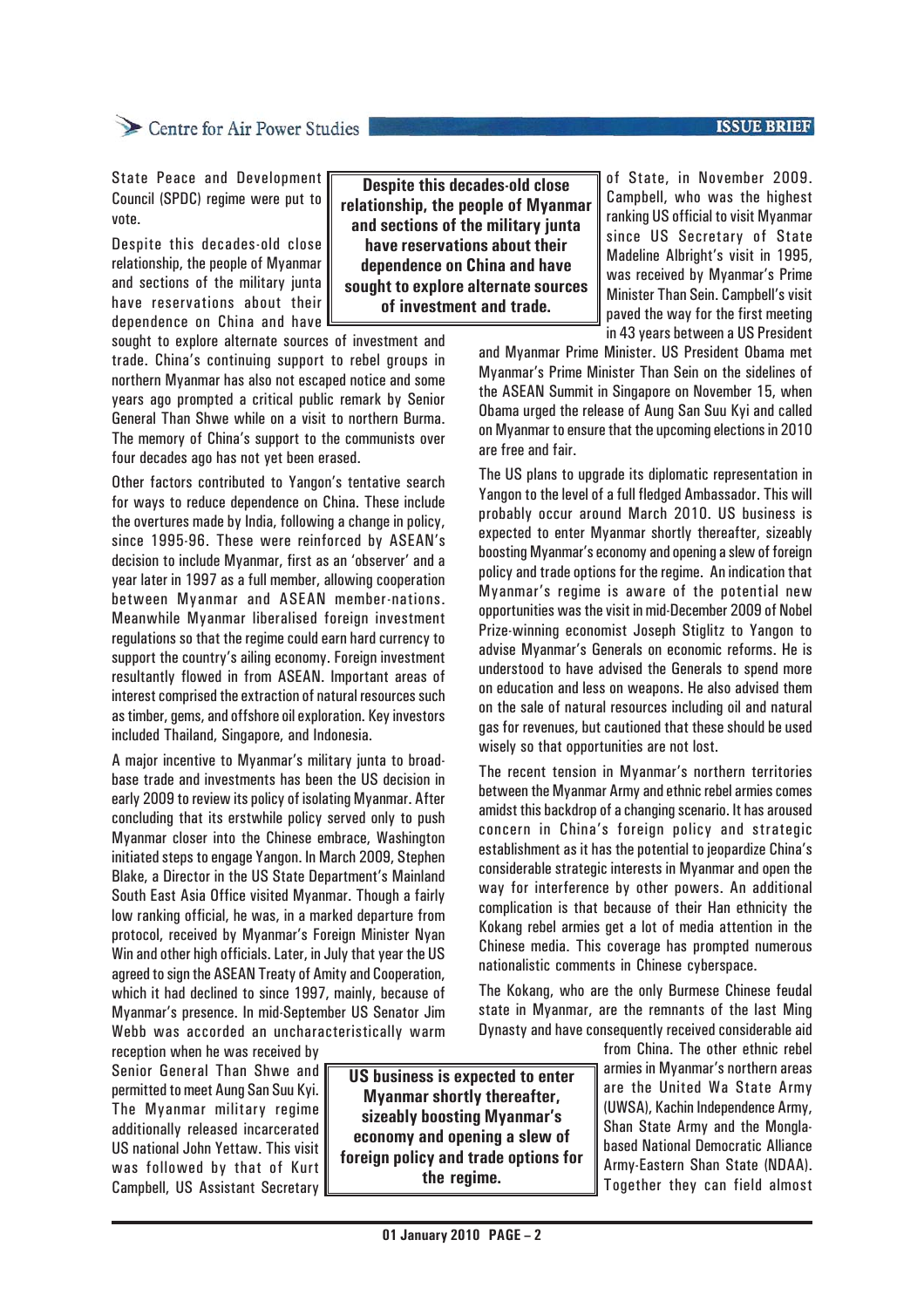### **ISSUE BRIEF**

## Centre for Air Power Studies

40,000-45,000 fighters. A number of leading cadres of these groups are erstwhile members of the Communist Party of Burma (CPB). These groups have been involved in the drug trade and consequently been the target of anti-drug drives regularly launched by the Myanmar Army.

On this occasion, the rebel groups declined to comply with the

Myanmar Army's directions to provide a specified number of people for the proposed Border Guards Force (BGF) programme. While the specific provocation for the latest operation against the Kokang rebel army is unclear, analysts feel it could be a follow up to the successful operation launched in June 2009 by the Army against the Karen rebels located along the borders with Thailand. It has been noticed that the Myanmar Army has chosen to fight the weakest of the rebel armies perhaps to pick them off one by one. Analysts suggest that the offensive could have been mounted to eliminate these armed opposition groups before the elections are held in 2010, as well as to test the limits of China's resolve to support the ethnic rebel groups. So far the Myanmar Army has not encountered Chinese interference.

The current fighting, which commenced in mid-August 2009, has demonstrated the Myanmar Army's ability to move quickly and effect a rapid advance. This round of fighting has simultaneously exhibited the limits of Chinese influence. Beijing had requested Yangon not to mount any offensive against the rebels till its  $60<sup>th</sup>$  anniversary celebrations were over in October, but Yangon did not wait. The military offensive escalated tension between China and Myanmar as an estimated 30,000 refugees fled to China's Yunnan province. In an unusual criticism of Myanmar's military regime the authoritative Englishlanguage weekly, 'Beijing Review', published photographs

of the refugee camps and said that 13,000 refugees had been housed in seven refugee camps and that the Yunnan province had provided Yuan 10 million (US\$ 1.46 million) for aid to the refugees. A provincial Chinese TV station also reported the clashes in Kokang. Though a report in a dissident paper cited a confidential document to claim that the majority of soldiers in China's Chengdu Military Region were 'spoiling for a fight', Beijing has confined its reaction to low-key **Beijing had requested Yangon not to mount any offensive against the rebels till its 60th anniversary celebrations were over in October, but Yangon did not wait. The military offensive escalated tension between China and Myanmar as an estimated 30,000 refugees fled to China's Yunnan province.**

criticism and responded carefully. It deployed 700 PLA troops along the border to prevent clashes and maintain the peace in border townships and advised Yangon to cool down the situation. It simultaneously allowed remnants of the rebel armies to enter Yunnan and discard their weapons and uniforms. China is talking to the various rebel armies in a bid to defuse tensions. It

does not want problems on its southwestern border and is concerned that protracted fighting between the Myanmar Army and estimated 40,000-45,000 fighters of the rebel groups could disturb the region where oil and gas reserves are located and jeopardize China's strategic interests.

Reports indicate, though, that survivors of the Chinese volunteers, thousands of whom formed the bulk of the Communist Party of Burma (CPB) during the 1968-79 heydays, are regrouping inside China to discuss ways to assist the ex-CPB rebel groups. They have already formed a committee to raise funds. An estimated 15,000 Wa soldiers from China have joined forces with the United Wa State Army (UWSA) and most have combat experience as Chinese soldiers in the war against Vietnam. The Wa, incidentally, are an ethnic Chinese minority people.

The strains in Sino-Myanmar relations are visible. In addition to Myanmar ignoring Chinese requests to defer action against the rebels till after the  $60<sup>th</sup>$  anniversary celebrations in October, Yangon's official media publicized reports of the visits to Yangon by US personages. Particularly galling to the Chinese leadership would have been the article in 'Myanmar Times' in early September. This article, cleared by the official censors, reported on the Dalai Lama's visit to Taiwan. It assumes significance as this was the first mention of the Dalai Lama in Myanmar's official media in 20 years.

China is concerned that the relationship with its long-

term ally has encountered turbulence. This was reflected in a recent (Dec 15) article in the Beijingowned Hong Kong-based influential paper 'Ta Kung Pao', which described the relationship after the firing at Kokang as 'quite tricky'. The unusually candid article suggested that apparently 'Burma is undergoing delicate changes' consequent to 'America's hard-soft strategy', and expressed apprehension that the Kokang incidents 'are a premonition

**The recent tension in Myanmar's northern territories between the Myanmar Army and ethnic rebel armies comes amidst this backdrop of a changing scenario. It has aroused concern in China's foreign policy and strategic establishment as it has the potential to jeopardize China's considerable strategic interests in Myanmar and open the way for interference by other powers.**